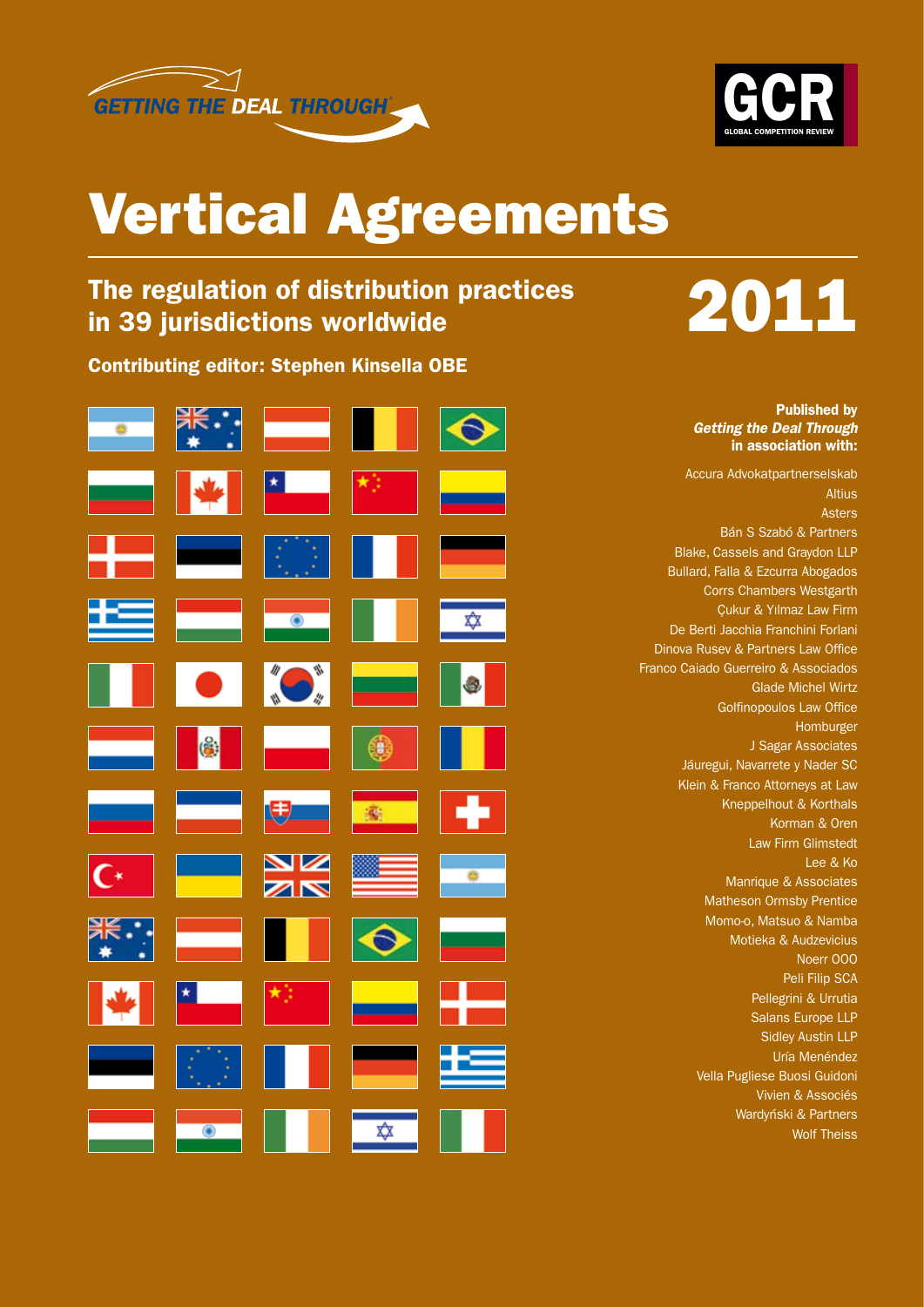|  | <b>GETTING THE DEAL THROUGH®</b> |
|--|----------------------------------|

#### **Vertical** Agreements 2011

Contributing editor Stephen Kinsella OBE Sidley Austin LLP

Business development managers Alan Lee George Ingledew Robyn Hetherington Dan White

Marketing managers Sarah Walsh Ellie Notley Marketing assistants William Bentley

Subscriptions manager Nadine Radcliffe *Subscriptions@ GettingTheDealThrough.com*

Assistant editor Adam Myers<br>**Editorial assistants** Lydia Gerges

Senior production editor Jonathan Cowie

**Chief subeditor**<br>Jonathan Allen Jonathan Allen Senior subeditor Kathryn Smuland Production editor

**Subeditors** Chloe Harries Davet Hyland

Editor-in-chief Callum Campbell Publisher Richard Davey

Vertical Agreements 2011 Published by Law Business Research Ltd 87 Lancaster Road London, W11 1QQ, UK Tel: +44 20 7908 1188 Fax: +44 20 7229 6910 2011 No photocopying: copyright licences do not apply. First published 2007 Fifth edition 2011 ISSN 1753-9250

The information provided in this<br>publication is general and may not<br>publication is general and may not<br>apply in a specific situation. Legal<br>before taking any legal action based<br>on the information provided. This<br>information

Printed and distributed by Encompass Print Solutions Tel: 0844 2480 112

Law **Business** Research

| Argentina Carlos Hernán Franco and Carlos Eduardo Peebles Klein & Franco Attorneys at Law          |     |  |
|----------------------------------------------------------------------------------------------------|-----|--|
| <b>Australia</b> Richard Flitcroft and Rowan McMonnies Corrs Chambers Westgarth                    |     |  |
| <b>Austria</b> Guenter Bauer and Robert Wagner Wolf Theiss                                         | 17  |  |
| <b>Belgium</b> Carmen Verdonck and Jenna Auwerx Altius                                             | 24  |  |
| Brazil Priscila Brolio Gonçalves and Mariana Duarte Garcia de Lacerda Vella Pugliese Buosi Guidoni | 32  |  |
| <b>Bulgaria</b> Milen Rusev Dinova Rusev & Partners Law Office                                     | 39  |  |
| Canada Jason Gudofsky, Micah Wood and Joshua Krane Blake, Cassels and Graydon LLP                  | 46  |  |
| Chile Julio Pellegrini and Pedro Rencoret Pellegrini & Urrutia                                     | 54  |  |
| <b>China</b> Lei Li and Chen Yang Sidley Austin LLP                                                | 61  |  |
| <b>Colombia</b> Javier Cortázar-Mora Manrique & Associates                                         | 69  |  |
| <b>Denmark</b> Christina Heiberg-Grevy and Malene Gry-Jensen Accura Advokatpartnerselskab          | 76  |  |
| <b>Estonia</b> Triin Tuulik and Marko Tiiman Law Firm Glimstedt                                    | 83  |  |
| European Union Stephen Kinsella, Stephen Spinks and Patrick Harrison Sidley Austin LLP             | 91  |  |
| <b>France</b> Muriel Perrier Vivien & Associés                                                     | 103 |  |
| Germany Markus M Wirtz and Silke Möller Glade Michel Wirtz                                         | 110 |  |
| Greece Christos Golfinopoulos Golfinopoulos Law Office                                             | 119 |  |
| Hungary Chrysta Bán Bán, S Szabó & Partners                                                        | 127 |  |
| <b>India</b> Amit Kapur, Amitabh Kumar and Mansoor Ali Shoket J Sagar Associates                   | 134 |  |
| Ireland Helen Kelly and Donogh Hardiman Matheson Ormsby Prentice                                   | 141 |  |
| <b>Israel</b> William B Korman and Nachum Oren Korman & Oren                                       | 149 |  |
| <b>Italy</b> Fabio Ferraro and Andrew G Paton De Berti Jacchia Franchini Forlani                   | 158 |  |
| <b>Japan</b> Nobuaki Mukai <i>Momo-o, Matsuo &amp; Namba</i>                                       | 168 |  |
| Korea Sung Man Kim Lee & Ko                                                                        | 176 |  |
| Lithuania Emil Radzihovsky, Tomas Samulevicius and Ramunas Audzevicius Motieka & Audzevicius       | 183 |  |
| Mexico David Hurtado Badiola and Manuel Iglesias Aguilera Jáuregui, Navarrete y Nader SC           | 192 |  |
| Netherlands Marleen de Putter, Andre Reznitchenko and Anka Greving Kneppelhout & Korthals          | 201 |  |
| Peru Alfredo Bullard and Alejandro Falla Bullard, Falla & Ezcurra Abogados                         | 207 |  |
| <b>Poland</b> Tomasz Wardyński, Sabina Famirska and Antoni Bolecki <i>Wardyński &amp; Partners</i> | 215 |  |
| <b>Portugal</b> Joana Gomes dos Santos Franco Caiado Guerreiro & Associados                        | 223 |  |
| <b>Romania</b> Carmen Peli and Manuela Lupeanu Peli Filip SCA                                      | 230 |  |
| Russia Ilia Rachkov and Tatiana Kazankova Noerr 000                                                | 238 |  |
| Serbia Guenter Bauer, Beba Miletić and Maja Stanković Wolf Theiss                                  | 250 |  |
| Slovakia Katarína Pecnová Salans Europe LLP                                                        | 258 |  |
| Spain Edurne Navarro Varona and Luis Moscoso del Prado Uría Menéndez                               | 265 |  |
| Switzerland Franz Hoffet, Marcel Dietrich, Gerald Brei and Martin Thomann Homburger                | 273 |  |
| Turkey Özlem Kurt Çukur & Yılmaz Law Firm                                                          | 281 |  |
| <b>Ukraine</b> Igor Svechkar and Tetiana Vovk Asters                                               | 288 |  |
| United Kingdom Stephen Kinsella, David Went and Patrick Harrison Sidley Austin LLP                 |     |  |
| United States Larry Fullerton, Joel Mitnick and Owen Smith Sidley Austin LLP                       | 307 |  |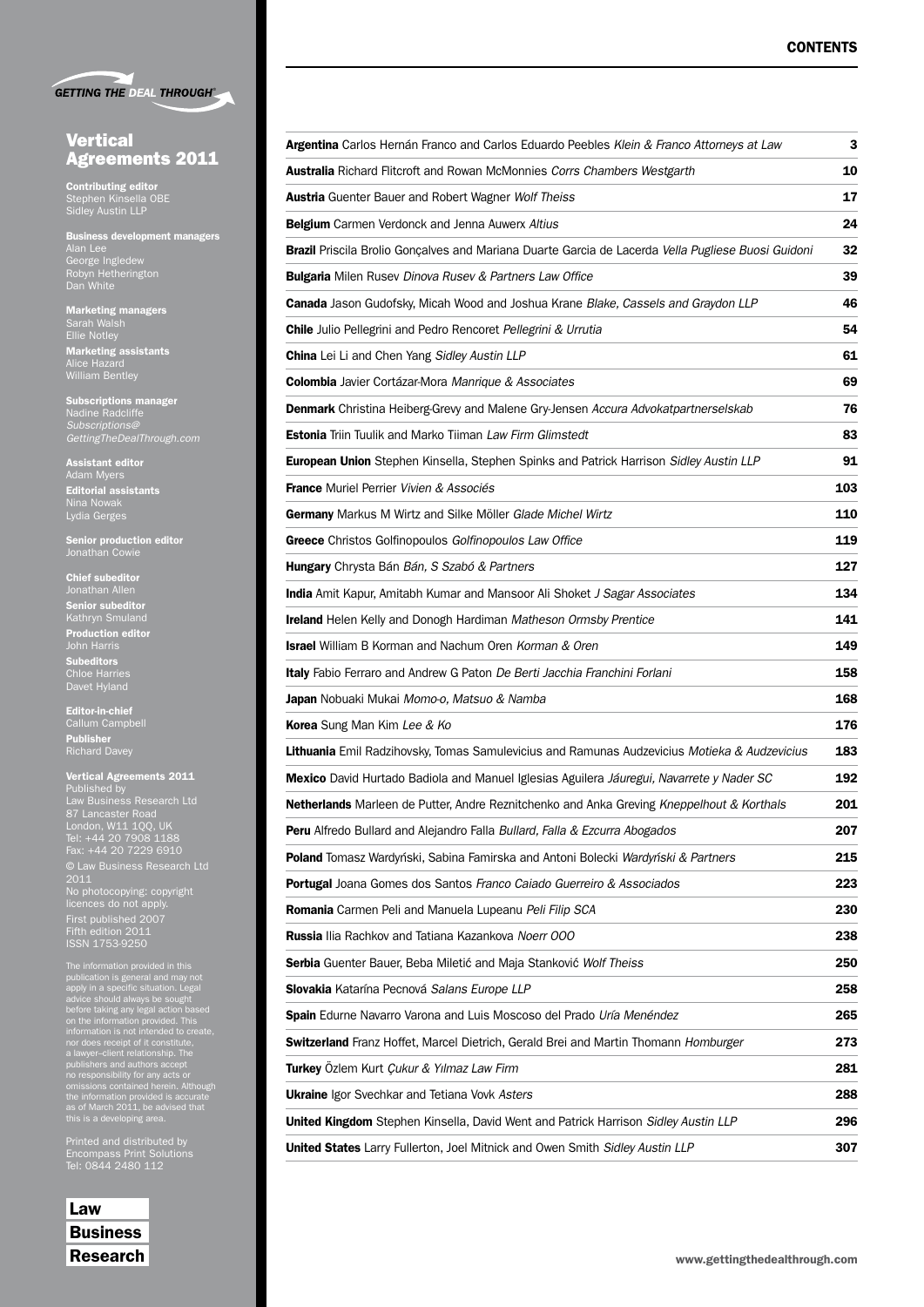## Greece

#### Christos Golfinopoulos

Golfinopoulos Law Office

#### Antitrust law

1 What are the legal sources that set out the antitrust law applicable to vertical restraints?

The legal source that sets out the antitrust law applicable to vertical restraints is Law No. 703/1977 on Control of Monopolies and Oligopolies and Protection of Free Competition (the Law). Since its entry into force in September 1977, it has been amended several times, lastly by Law No. 3784/2009 (7 August 2009). A codified version of the law is available in Greek on the Hellenic Competition Commission's (the HCC) website at http://www.epant.gr/img/x2 /categories/ctg313\_1\_1265728361.pdf.

In line with article 101(1) of the Treaty on the Functioning of the European Union (TFEU) (formerly 81(1) of the EC Treaty), article 1(1) of the Law prohibits all agreements between undertakings, decisions by associations of undertakings and concerted practices of any kind, that have as their object or effect the prevention, restriction or distortion of competition.

Agreements, decisions or concerted practices that fall within the prohibition of article 1(1) are wholly or partly valid under article 1(3) of the Law, provided the agreement under examination meets all the following conditions:

- it contributes to the improvement of production or distribution of goods or to the promotion of technical or economic progress, allowing consumers a fair share of the resulting benefits;
- it contains only those restrictions absolutely necessary for the attainment of the above objectives; and
- it does not allow the undertakings concerned to eliminate competition in a substantial part of the relevant market.

#### Types of vertical restraint

2 List and describe the types of vertical restraints that are subject to antitrust law. Is the concept of vertical restraint defined in the antitrust law?

The prohibition of article  $1(1)$  of the Law extends to agreements consisting, particularly, in:

- directly or indirectly determining selling or purchase prices or any other trading condition;
- limiting or controlling production, supply, technological development or investments;
- sharing of markets or sources of supply;
- applying dissimilar trading conditions to equivalent transactions, in a way that hinders the operation of competition, in particular the unjustifiable refusal to sell, purchase or enter into any other transaction; or
- making the conclusion of contracts subject to acceptance by the other contracting parties of supplementary obligations which, by their nature or according to commercial usage, have no connection with the subject of such contracts.

Restrictions between undertakings operating at a different level of the production or distribution chain, whose object or effect may fall within any of the prohibitions listed above, constitute vertical restraints covered by antitrust law. The list is indicative and therefore non-exhaustive. The most common vertical restraints dealt with by the HCC include resale price maintenance, territorial and customer restrictions, exclusive supply and dealing. In practice, the HCC has applied by analogy the criteria set out in EC Regulation No. 2790/1999 on the application of article 101(3) TFEU to categories of vertical agreements and concerted practices and the relevant European Commission Guidelines on Vertical Restraints (see HCC announcement (17 December 2001) on the application of EC Regulation No. 2790/1999 at: www.epant.gr/img/x2/categories/ctg277\_ 3\_1196950972.pdf) and is expected to continue to do so by reference to the new Commission Regulation (EU) 330/2010 of 20 April 2010 and the updated European Commission Guidelines (Official Journal C 130, 19.05.2010).

#### Legal objective

3 Is the only objective pursued by the law on vertical restraints economic, or does it also seek to promote or protect other interests?

As is evident from the wording of article 1, the objective pursued by the Law is economic, namely the protection of competition. In this respect, consumer benefit is also taken into consideration for an exemption under article 1(3) of the Law.

#### Responsible authorities

4 Which authority is responsible for enforcing prohibitions on anticompetitive vertical restraints? Where there are multiple responsible authorities, how are cases allocated? Do governments or ministers have a role?

The HCC is responsible for enforcing article 1 of the Law (articles 8 to 9 of the Law). The HCC is an authority with administrative and economic independence, under the supervision of the minister of economy, competitiveness and marine (formerly minister of development) and is subject to parliamentary control. It consists of nine regular members, which include the president and four rapporteurs. The HCC staff is organised under a directorate-general for competition and an independent office of internal affairs. The directorate-general for competition further consists of four directorates, the legal analysis directorate, two economic analysis directorates and the financial and administrative support directorate plus one independent media section.

Following the last modification of the Law in 2009, it is only the HCC, acting in plenary session, and not the minister, that may allow the block exemption of categories of agreements on the basis of article 1(3) and may also define categories or types of agreements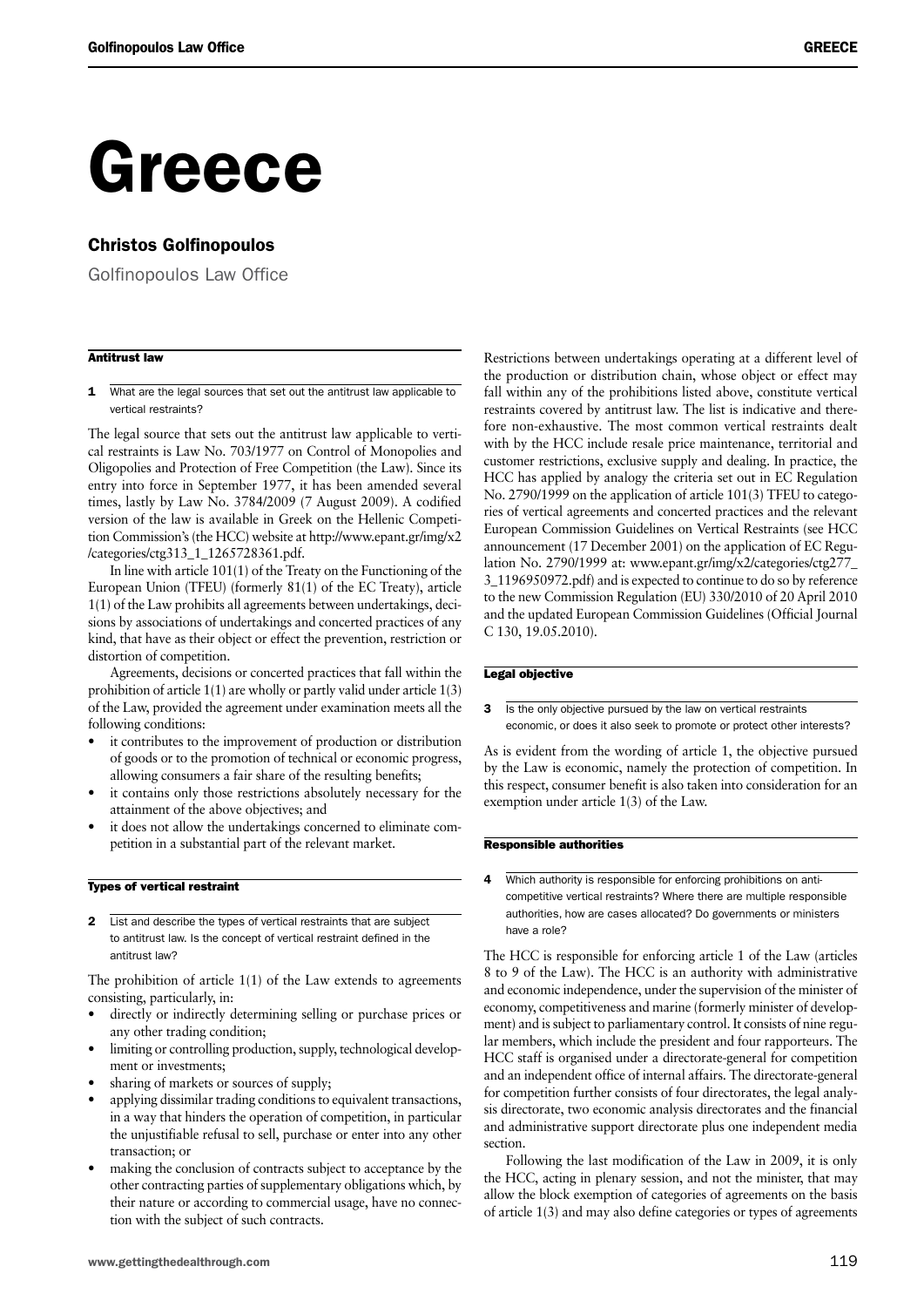that are not caught by article 1(1) of the Law. However, by ministerial decision, issued following an HCC opinion, public undertakings and public utilities companies or categories of such undertakings may be excluded from the application of the Law (see question 6). The supervising minister may also apply to the HCC for interim measures, which may only be adopted by the HCC, either following such an application or ex officio. Further intervention of the minister is limited to administrative and organisational matters of the HCC.

Actions for annulment of the HCC's decisions may be brought before the Athens Administrative Court of Appeals.

#### **Jurisdiction**

5 What is the test for determining whether a vertical restraint will be subject to antitrust law in your jurisdiction? Has the law in your jurisdiction regarding vertical restraints been applied extraterritorially? Has it been applied in a pure internet context and if so what factors were deemed relevant when considering jurisdiction?

Under article 32 of the Law, article 1 covers all restrictions of competition that have or may have any impact or effect within the Greek territory, regardless of factors such as the place of execution of the agreement, or the parties' domicile or establishment.

#### Agreements concluded by public entities

6 To what extent does antitrust law apply to vertical restraints in agreements concluded by public entities?

Under article 6(1), the provisions of the Law also apply to public undertakings and public utilities companies. By ministerial decision, issued following an HCC opinion, such undertakings or categories of such undertakings may be excluded from the application of the Law, for reasons of their greater importance to the national economy.

#### Sector-specific rules

**7** Do particular laws or regulations apply to the assessment of vertical restraints in specific sectors of industry (motor cars, insurance, etc)? Please identify the rules and the sectors they cover.

No particular rules exist with regards to the assessment of vertical restrains in specific sectors of industry. Where appropriate for the analysis, the HCC will normally refer to the provisions of the existing EC Regulations (eg, in the motor-vehicle sector).

#### General exceptions

8 Are there any general exceptions from antitrust law for certain types of agreement containing vertical restraints? If so, please describe.

On 2 March 2006, the HCC issued a Notice on agreements of minor importance (de minimis), available at www.epant.gr/img/x2/categories /ctg250\_3\_1200308071.pdf. In this notice, the HCC uses marketshare thresholds to quantify what is not an appreciable restriction of competition under article 1 of the Law, in which case such agreements shall not be caught by the prohibition of article 1(1) of the Law. The Greek De Minimis Notice follows the European Commission Notice on agreements of minor importance that do not appreciably restrict competition under article 81(1) of the EC Treaty (post-Lisbon, article 101(1) TFEU) (OJ C 368, 22 December 2001, p13).

The general rule is that, according to the HCC's view, an agreement between undertakings does not appreciably restrict competition within the meaning of article 1(1) of the Law in the following situations:

if the aggregate market share held by the parties to the agreement does not exceed 5 per cent on any of the relevant markets if the market share held by each of the parties to the agreement does not exceed 10 per cent on any of the relevant markets affected by the agreement, where the agreement is made between undertakings that are not actual or potential competitors on any of these markets (agreements between non-competitors).

Furthermore, the Notice offers guidance on the calculation and application of these market share thresholds in various situations. Agreements containing hard-core restrictions, as defined in point 11 of the Notice such as price-fixing and market-sharing, cannot benefit from an exemption under the Notice.

Another exception is introduced by article 7 of the Law, under which the article 1(1) prohibition does not cover agreements, decisions or concerted practices that aim exclusively at strengthening, promoting and securing exports, unless stated otherwise for categories of agreements or products by joint decision of the ministers of finance and development, following an opinion by the HCC. The above is without prejudice to Greece's international obligations.

#### **Agreements**

**9** Is there a definition of 'agreement' – or its equivalent – in the antitrust law of your jurisdiction?

There is no definition of 'agreement' in the antitrust legal texts. By reference to settled case law of the Court of Justice of the European Union, the HCC accepts that in order for there to be an 'agreement' within the meaning of article 1(1) of the Law, it is sufficient that the undertakings in question have expressed their joint intention to conduct themselves on the market in a specific way. The form in which that common intention is expressed is irrelevant, so long as it expresses the parties' intention to behave on the market in accordance with the terms of the 'agreement'. The concept is based on a concurrence of wills between at least two parties, the form in which it is manifested being unimportant so long as it constitutes the faithful expression of the parties' intention (Decision 385/V/2008, by reference to EU case law 41/69, *Chemiefarma v Commission*, T-41/96, *Bayer v Commission*, T-208/01, *Volkswagen v Commission*). The HCC's assessment may vary in each case depending on whether a network of interrelated or similar agreements exists in the relevant market.

10 In order to engage the antitrust law in relation to vertical restraints, is it necessary for there to be a formal written agreement or can the relevant rules be engaged by an informal or unwritten understanding?

The form of the agreement is irrelevant. It may be an oral agreement, an agreement that was entered into by the parties 'silently' or an agreement that was not concluded in the specific form required by law. The form in which the agreement is manifested is unimportant so long as it constitutes the faithful expression of the parties' intention.

The HCC has found that agreements existed – as opposed to unilateral conduct falling outside the prohibition of article 1(1) of the Law – in situations where the distributors adapted their behaviour according to requests, circulars and guidelines that were communicated to them by their supplier. According to the HCC, the purpose of such communications was to specify the contractual terms of an informal (oral) long-term and uniform distribution network. 'Gentlemen's agreements' are also considered to accurately express the joint intention of the contracting parties. The mere participation of an undertaking in a meeting where an informal agreement or general consensus was reached may be sufficient to conclude that it was party to that agreement, in the absence of any public indication to the contrary.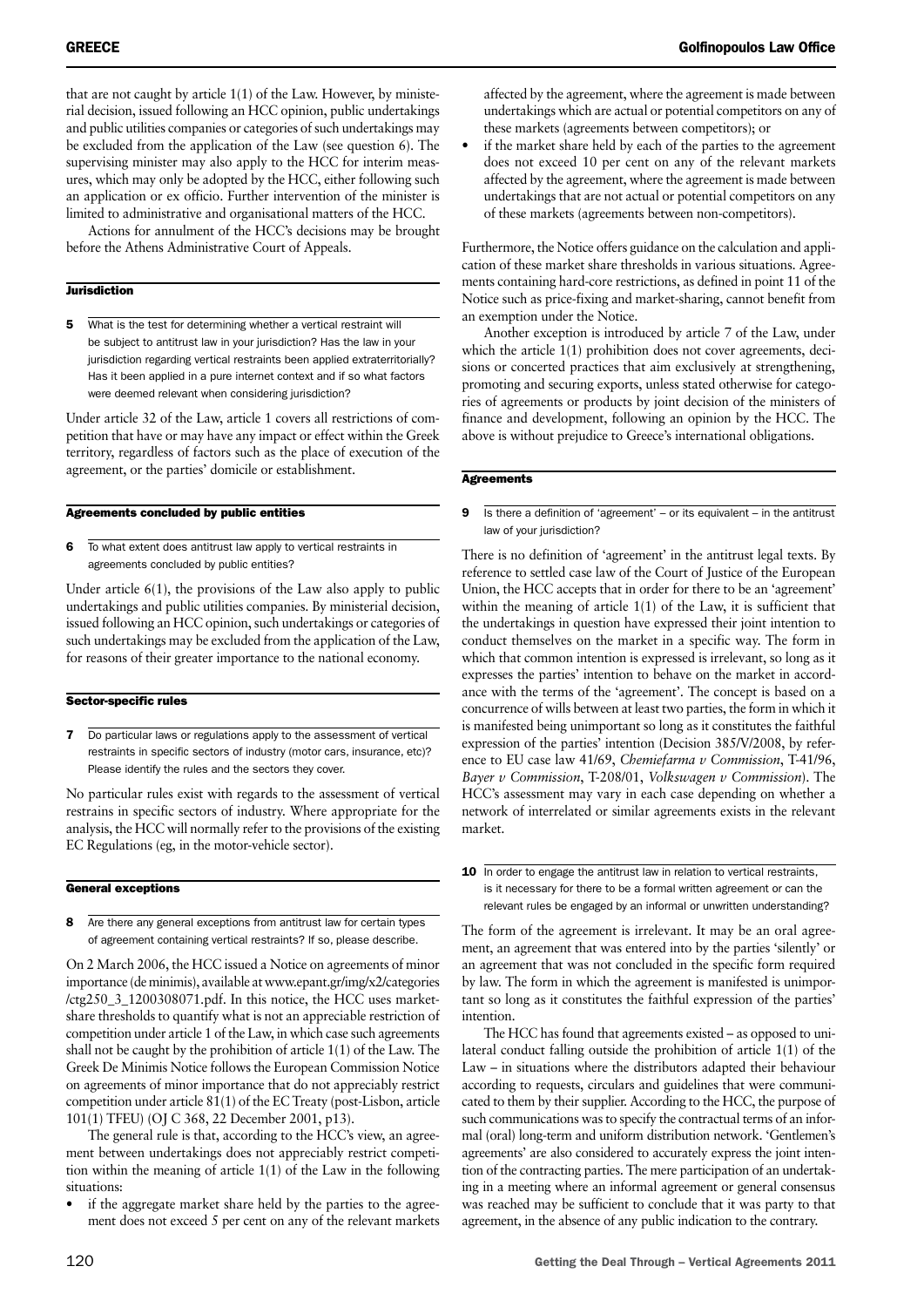#### Parent and related-company agreements

11 In what circumstances do the vertical restraints rules apply to agreements between a parent company and a related company (or between related companies of the same parent company)?

The HCC applies the 'single economic entity doctrine', by reference to case law of the European Court of Justice (ECJ), according to which vertical agreements between parent and subsidiary are not caught by the prohibition of article 1(1) of the Law, as they are considered to constitute an allocation of roles, efforts or functions within a single economic entity. The HCC will also examine whether the parent company directly or indirectly exercises control over a related undertaking, namely whether it has the power to exercise more than half the voting rights or has the power to appoint more than half the members of the supervisory board, board of management or bodies legally representing the undertaking, or has the right to manage the undertaking's affairs.

#### Agent–principal agreements

12 In what circumstances does antitrust law on vertical restraints apply to agent–principal agreements in which an undertaking agrees to perform certain services on a supplier's behalf for a sales-based commission payment?

Article 1 of the Law applies to agency agreements whereby the agent undertakes at least some of the risk or costs associated with carrying out its obligations under the agreement, for example, transport costs, advertising costs, costs for storage and maintenance of stock as well as financing or investment costs. The determining factor is whether the agent operates autonomously as an independent distributor carrying the related commercial and financial risks of his business, is free to decide his business strategy and is able to recover the investment costs that occurred in execution of the 'agency' agreement. Such cases are considered by the HCC, the Greek courts and commercial legal theory as non-genuine agency or distribution agreements, which are caught by article 1(1) of the Law.

13 Where antitrust rules do not apply (or apply differently) to agent– principal relationships, are there rules (or is there guidance) on what constitutes an agent–principal relationship for these purposes?

In contrast to non-genuine agency agreements (see question 12), antitrust rules do not apply to agent–principal relationships where the agent bears no risk resulting from the agent–principal agreement. In such cases, the agent is not considered as an economically independent undertaking, hence article 1 (1) of the Law does not apply.

#### Intellectual property rights

14 Is antitrust law applied differently when the agreement containing the vertical restraint also contains provisions granting intellectual property rights (IPRs)?

If the granting of IPRs is not the main object of the agreement under examination, the HCC will apply the antitrust law on vertical restraints. The clauses that concern the transfer of IPRs must not have the same object or effect with any of the prohibited restrictions on vertical restraints. The HCC's practice and case law to date offer no significant guidance. It is expected to follow the relevant EU legislation and case law on this point.

#### Analytical framework for assessment

15 Explain the analytical framework that applies when assessing vertical restraints under antitrust law.

In its analysis on vertical restraints, the HCC largely follows EU legislation and case law. This applies not only to the general legal framework but also to the competitive assessment of particular types of restraints. It is common for the HCC in its decisions to cite and apply the analysis relied on by the European Commission and the Court of Justice of the European Union.

In that context, the HCC will consider those vertical restraints that have as their object the restriction or distortion of competition in the relevant market as most serious and will consider them as unlawful per se. Such restraints primarily consist in restricting the buyer's ability to determine resale prices (either by imposing fixed prices or maintaining minimum resale prices), allowing for absolute territorial protection by imposing restrictions on passive sales or restricting members of a selective distribution system supplying each other or end-users.

HCC practice has not always been uniform. According to early case law, agreements containing hard-core restrictions such as those mentioned above would escape the prohibition of article 1(1) where the parties' market share and turnover in the relevant market were insignificant, thus allowing for a conclusion that no restriction or distortion of competition was likely to occur in the relevant market. However, since the formal introduction of the De Minimis Notice (see question 8), hard-core restrictions such as those mentioned in point 11 of the Notice cannot be exempted and will always be considered unlawful per se.

Further, the HCC will examine whether an agreement falls within the exemption of article 1(3) of the Law. Agreements, decisions and concerted practices or categories thereof falling into the scope of article 1(1) of the Law may still be partly or wholly valid, provided that all the following conditions are met:

- they contribute in the improvement of production or distribution of products, or in the promotion of technological or economic progress, while allowing consumers a fair share of the resulting benefit;
- they do not impose restrictions on the relevant undertakings apart from those absolutely necessary for the realisation of the aforementioned objectives; and
- they do not afford such undertakings the possibility to remove competition from a considerable part of the relevant market.
- 16 To what extent are supplier market shares relevant when assessing the legality of individual restraints? Are the market positions and conduct of other suppliers relevant? Is it relevant whether certain types of restriction are widely used by suppliers in the market?

The HCC has largely exempted agreements under article 1(3) of the Law containing restrictions other than those considered as unlawful per se, mainly on the basis of the low market shares of the undertakings concerned in the relevant market – which in the vast majority of cases were below the de minimis threshold — while reserving its right to withdraw the benefit of the exemption if market conditions change in the future. Incidentally, the HCC has considered whether long-term restrictions were necessary for the achievement of pro-competitive objectives and allowed consumers a fair share of the benefit.

The HCC has examined in a number of cases the legality of non-compete clauses by reference to market shares. If the market share of the supplier is above 30 per cent or the duration of the restrictions is longer than five years, the HCC will carefully examine the legality of the individual restraint in the context of the facts of each case. Normally, if the supplier has a dominant position, if there exists a very dense exclusive distribution network with small areas assigned to each distributor or if exclusive distribution is combined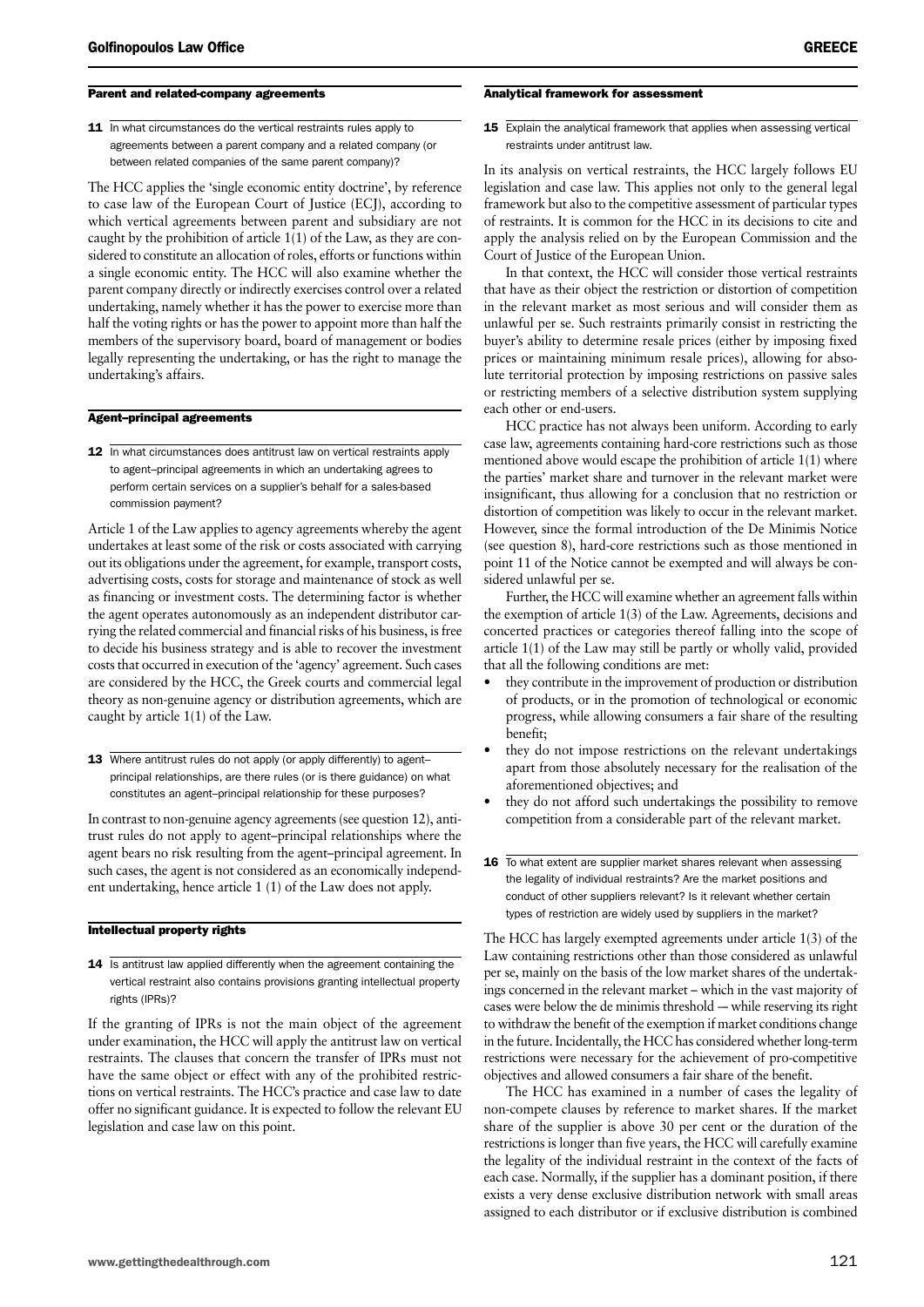with exclusive supply, non-compete clauses are unlikely to qualify for an exemption. Competing suppliers' market shares have also been taken into account in the context of examining the cumulative foreclosure effect of similar exclusive distribution agreements between few players in both the upstream and downstream markets.

When assessing individual restraints, the HCC closely follows the available guidance and precedents from EU legislation and case law, while it often cites the analysis for individual restraints in the European Commission's Vertical Guidelines.

17 To what extent are buyer market shares relevant when assessing the legality of individual restraints? Are the market positions and conduct of other buyers relevant? Is it relevant whether certain types of restriction are widely agreed to by buyers in the market?

The HCC considers that buying power may amplify the anticompetitive effects of restrictions in exclusive distribution agreements that are imposed by important buyers on one or several suppliers.

Buying power has been taken into account in the context of examining the cumulative foreclosure effect of similar exclusive distribution agreements between few players in both the upstream and downstream markets (Case 455/V/2009). Market shares between 27 and 45 per cent were sufficient to indicate significant buying power in a market where all the other competitors' market shares were below 10 per cent.

Following the adoption of EU Regulation No. 330/2010, which introduced a safe harbour buyer marker share threshold of up to 30 per cent, the HCC is expected to apply the same criteria when assessing individual restraints.

#### Block exemption and safe harbour

18 Is there a block exemption or safe harbour that provides certainty to companies as to the legality of vertical restraints under certain conditions? If so, please explain how this block exemption or safe harbour functions.

No block exemption or safe harbour exists in the sense of EC Regulation No. 2790/1999 and EU Regulation No. 330/2010. However, in order to ensure a uniform application of national and EC law, the HCC interprets article 1 of the Law to vertical restraints by reference to the provisions of the EC Regulation, the EC guidelines on vertical restraints and relevant case law.

#### Types of restraint

19 How is restricting the buyer's ability to determine its resale price assessed under antitrust law?

Price-fixing and setting minimum prices, whether directly or indirectly, are unlawful (see question 15). Such restrictions constitute most serious violations of the antitrust law and may not qualify for an exemption under article 1(3) of the Law. Indicative prices were also found to fall within the retail price maintenance restriction in cases where the supplier had the right under the agreement to claim compensation in the event of non-compliance of the retailer with the indicative price catalogue.

There is no relevant guidance. The HCC is expected to follow the relevant EU legislation and case law on this point.

21 Have decisions or guidelines relating to resale price maintenance addressed the possible links between such conduct and other forms of restraint?

When examining a cartel case in the dairy products sector, the HCC decided to consider the vertical agreements between dairy companies and distributors separately and in isolation from the horizontal agreements between the same dairy companies, adopting separate fining decisions in each case.

In one case (376/V/08), the HCC examined an agreement between Greece's main public social security organisation (IKA) and a number of banks for the collection of the employers' contributions. The parties had agreed to a fixed fee for the banks' intervention of  $E1$  per transaction and three working days' valeur. The HCC found that this term fell within the prohibition of article 1(1) of the Law, as it constituted direct price-fixing; however, it decided to exempt the agreement (individual exemption) under article 1(3) of the Law (not on the basis of a rule-of-reason analysis) due to the efficiencies that arose out of the agreement such as:

- the use of an automated and effective inter-banking system, where the uniform fee structure guaranteed the secure and smooth operation of the system and removed the burden of separate and time-consuming negotiations between the parties involved;
- all users of the system saved time and resources through the simplified procedures of the system; and
- the agreement concerned only the fees that IKA had to pay to the banks (and not the employers' costs), it was a result of a separate negotiation between IKA and the banks and respected the public policy principles (single fee paid from a public sector body to all the banks in exchange for comparable transactions).
- 22 Have decisions or guidelines relating to resale price maintenance addressed the efficiencies that can arguably arise out of such restrictions?

The HCC considers that cost efficiencies resulting from the mere exercise of market power should not be taken into account, especially when examining agreements containing hard-core restrictions such as resale price maintenance. The burden lies on the undertakings concerned to prove that their distribution system may bring about benefits that satisfy the conditions for an exemption.

In case 376/V/08, the HCC exempted under article 1(3) of the Law a price fixing agreement between the IKA and a number of banks, taking account of the efficiencies that arose out of the particular agreement (see question 21).

Agreements that directly or indirectly have as their object the restriction of sales within the territory of the buyer or to customers to which the buyer may sell its products or services are considered serious restrictions of competition and will be found unlawful per se (see question 15).

However, a supplier may restrict the active sales of his direct buyers in the territory or to groups of customers which have exclusively been allocated to another buyer or which have been reserved for the supplier. These restrictions may not extend to passive sales within that territory or to those groups of customers. Passive sales restrictions result in market partitioning, impede intra-brand competition and may lead to maintaining price differentials within territories or group of customers, either in the wholesale or in the retail level of trade.

<sup>20</sup> Have the authorities considered in their decisions or guidelines resale price maintenance restrictions that apply for a limited period to the launch of a new product or brand, or to a specific promotion or sales campaign; or specifically to prevent a retailer using a brand as a 'loss leader'?

<sup>23</sup> How is restricting the territory into which a buyer may resell contract products assessed? In what circumstances may a supplier require a buyer of its products not to resell the products in certain territories?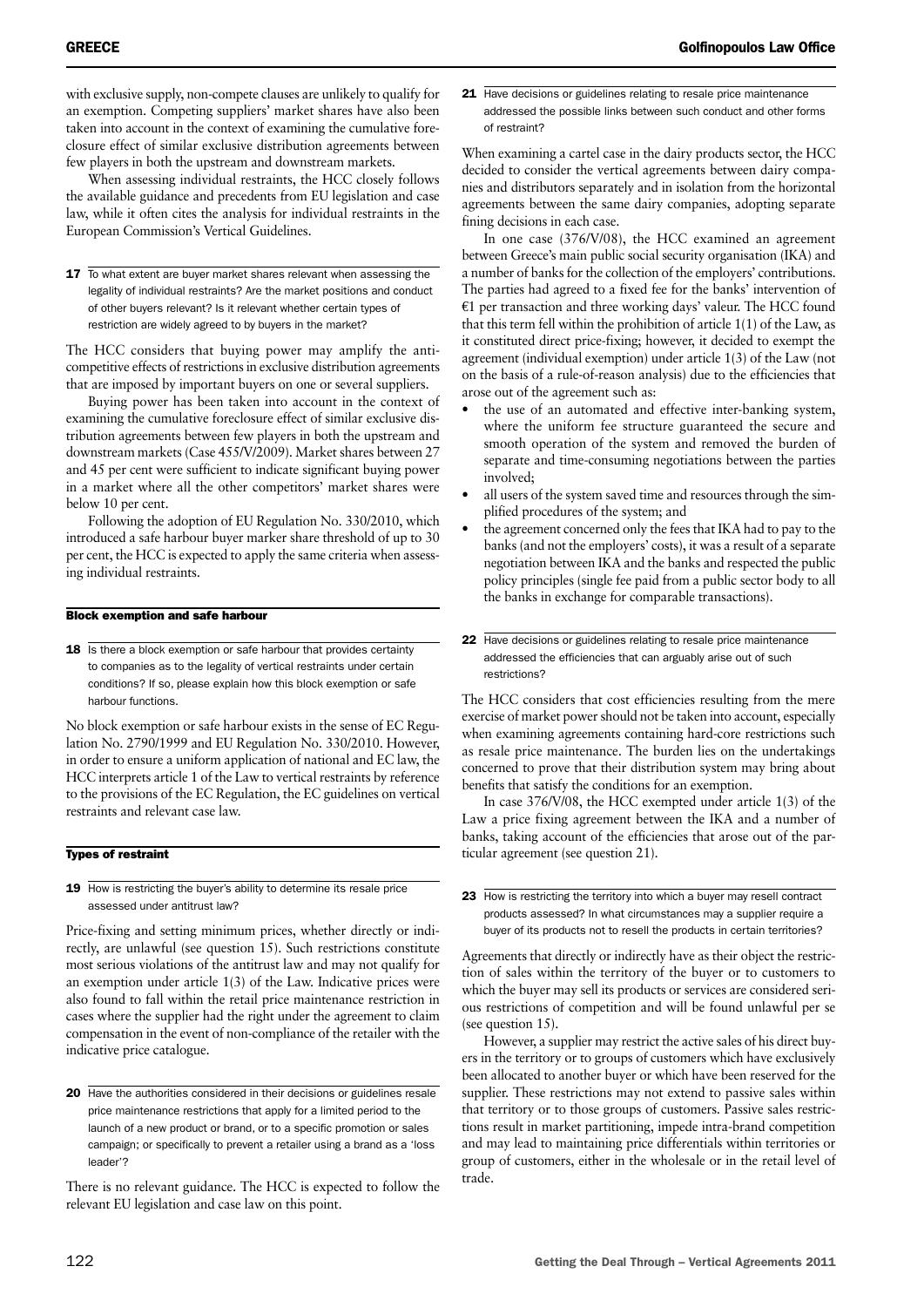24 Explain how restricting the customers to whom a buyer may resell contract products is assessed. In what circumstances may a supplier require a buyer not to resell products to certain resellers or endconsumers?

See question 23.

25 How is restricting the uses to which a buyer puts the contract products assessed?

The HCC's practice and case law to date offers no relevant guidance. It is expected to follow the relevant EU legislation and case law on this point.

26 How is restricting the buyer's ability to generate or effect sales via the internet assessed?

The HCC's practice and case law to date offers no relevant guidance. It is expected to follow the relevant EU legislation and case law on this point.

27 Have decisions or guidelines on vertical restraints distinguished in any way between different types of internet sales channel?

No relevant guidance exists to date.

28 Briefly explain how agreements establishing 'selective' distribution systems are assessed. Must the criteria for selection be published?

Clauses that are considered necessary for the establishment and effective operation of selective distribution systems and require an agreement between supplier and distributor such as product marketing, advertising promotions, obligation to purchase a production line or to stock minimum quantities, have been found to fall outside article 1(1) of the Law. The supplier may rely on these conditions to refuse a distributor to enter into the selective distribution system, provided these are applied uniformly to all authorised distributors and there is an objective justification for the refusal.

Regarding vertical restraints that are caught by antitrust law, the HCC applies the general analysis described in this chapter, closely following the EU legislation and case law.

29 Are selective distribution systems more likely to be lawful where they relate to certain types of product? If so, which types of product and why?

Selective distribution systems are more likely to comply with antitrust law when they relate to branded products of high quality and brand image or technically complex products. Because of the nature of the products concerned, certain objective restrictions will normally be allowed, especially those that may guarantee wide distribution of said products and strengthening their brand image, such as the qualities of the distributor (technical capabilities and professional qualifications), the premises of the distributor (appearance, etc), the protection of the product (storage and packaging conditions) and after-sales support.

30 In selective distribution systems, what kinds of restrictions on internet sales by approved distributors are permitted and in what circumstances? To what extent must internet sales criteria mirror offline sales criteria?

The HCC's practice and case law to date offers no relevant guidance. It is expected to follow the relevant EU legislation and case law on this point.

31 Has the authority taken any decisions in relation to actions by suppliers to enforce the terms of selective distribution agreements where such actions are aimed at preventing sales by unauthorised buyers or sales by authorised buyers in an unauthorised manner?

The HCC has ruled on selective distribution cases either following a notification of the agreement at the time of its conclusion or following complaints by distributors against suppliers for violation of contractual obligations or for refusal to supply. Hence, there is no particular guidance on this point.

32 Does the relevant authority take into account the possible cumulative restrictive effects of multiple selective distribution systems operating in the same market?

In its early case law (66/89), the HCC had to re-examine a selective distribution agreement to which negative clearance was initially granted, following the notification of a significant number of similar agreements covering an important part of the relevant market, thus changing the conditions of competition as a result of the cumulative effect of those agreements.

33 Has the authority taken decisions dealing with the possible links between selective distribution systems and resale price maintenance policies? If so, what are the key principles in such decisions?

The HCC has adopted decisions condemning resale price maintenance restrictions and practices within selective distribution systems, without however, laying down a set of principles or guidance specifically addressing the links between RPM and selective distribution.

34 How is restricting the buyer's ability to obtain the supplier's products from alternative sources assessed?

The HCC considered such restrictions in a number of franchise agreements and declared them illegal (cases 51/1997 and 128/98). To the extent that the contract products are available through an authorised distribution channel that is not controlled by the supplier, any prohibition on the buyer's ability to obtain products from alternative sources will be found to restrict competition and will be considered invalid.

'English clauses', under which the buyer must notify his supplier and may accept a competing offer from another supplier only if the terms of that offer are more favourable, have been found to be abusive as akin to non-compete clauses (case 434/V/2009).

35 How is restricting the buyer's ability to sell non-competing products that the supplier deems 'inappropriate' assessed?

The HCC's practice and case law to date offer no relevant guidance.

36 Explain how restricting the buyer's ability to stock products competing with those supplied by the supplier under the agreement is assessed.

This question was considered by the HCC in the context of a selective distribution system. It found that refusal of entry into the system was contrary to article 1(1) of the Law, insofar as the only justification behind the refusal was that the candidate distributor would not comply with the restriction not to stock competing products (case 271/2004).

37 How is requiring the buyer to purchase from the supplier a certain amount or minimum percentage of the contract products or a full range of the supplier's products assessed?

The HCC considers such clauses as non-compete restrictions and follows the European Commission analysis on this point.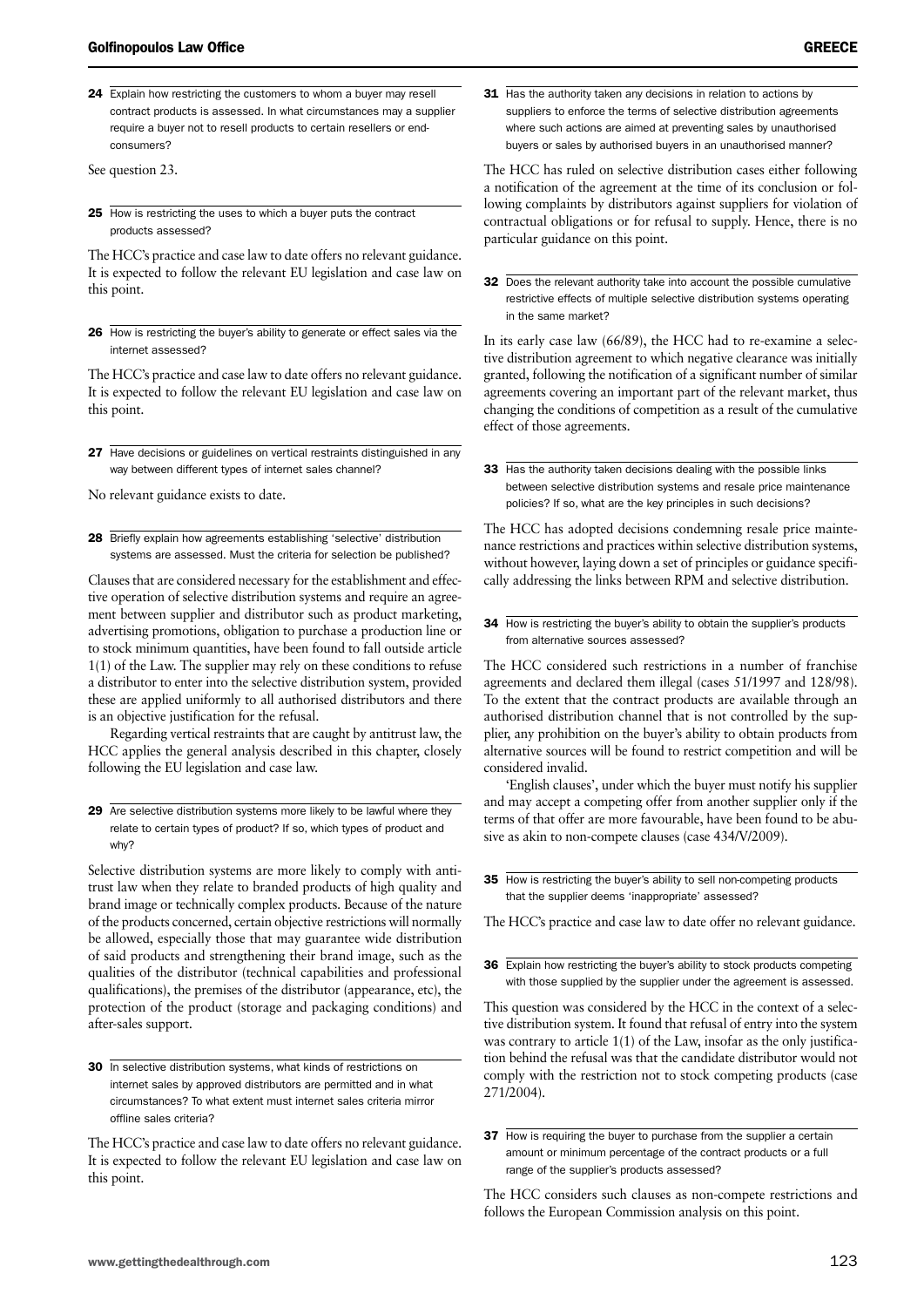However, in the context of franchise agreements, the HCC accepts that such restrictions do not fall within the prohibition of article 1 of the Law, even where the supplier imposes on the franchisee the obligation to purchase all of its products from the franchisor for the whole duration of the agreement. The justification is that these restrictions are considered necessary for the preservation of the identity and the reputation of the franchise network. Similarly, clauses where reasonable minimum turnover targets are imposed have occasionally been examined and have been found to be proportionate in the context of franchise agreements. Such restrictions have been accepted as lawful cases of default, granting the supplier the right to terminate an agreement.

#### 38 Explain how restricting the supplier's ability to supply to other resellers, or sell directly to consumers, is assessed.

In cases of exclusive supply, the HCC will consider the market position of the supplier and the buyer in the relevant markets as well as the term of exclusivity (case 267/2004). A 10-year duration exclusivity clause was found to restrict the buyer's ability to source its supplies from other suppliers as well as the opportunity to potential suppliers to provide their goods or services to the buyer, and as such, it was caught by the prohibition of article 1(1) of the Law.

An exemption under article 1(3) may be justified, even for a 10 year term, where that period is necessary for the contracting parties to recover the costs of significant investments in a very competitive market. Factors such as the level and the expected pay-off of the investment, the parties' market shares as well as estimated consumer benefit will also be taken into consideration. The HCC largely relies on the analysis of the European Commission and the ECJ on this point.

39 To what extent are franchise agreements incorporating licences of IPRs relating to trademarks or signs and know-how for the use and distribution of products assessed differently from 'simple' distribution agreements?

Unlike simple distribution agreements, a franchise agreement, which is often combined with the supply of products, aims at the transfer of know-how, marketing, administrative and commercial methods and means, trademark licensing and the brand name of the supplier. In order to achieve its purpose, the franchisor must ensure that IP, expertise and methods transferred to the franchisee will not become widely known, to the benefit of his competitors, and the franchisor must be able to take appropriate measures to safeguard the good reputation and of his network, his brand name, trademark and corporate identity. Clauses that aim to safeguard the above conditions will not be found to distort competition within the meaning of article 1(1) of the Law.

Furthermore, exclusive supply clauses in the context of franchise agreements may qualify for an exemption under article 1(3) of the Law, where no objective product standards exist, in order to safeguard the quality of the product, the brand name of the franchisor and its good reputation. Such restrictions may not extend to supplies from other franchisees (case 252/1995). A five-year duration of said restrictions is normally considered as justified.

Most-favoured-customer clauses have been considered in cases of selective distribution systems as restrictive of competition and thus unlawful (case 66/89), on the basis that buyers unable to fulfil those terms set by the supplier will find themselves at a competitive disadvantage to the rest of the resellers of the same products in the relevant market.

In the highly concentrated electricity market, the obligation on the supplier not to supply other buyers on most favourable terms where the buyer holds a dominant position was considered as a significant barrier to entry (case 458/V/2009). Nevertheless, the agreement qualified for an exemption under article 1(3) of the Law on the grounds that the market share of the particular supplier was insignificant (below 1 per cent) and the duration of the agreement was short (three years).

41 Explain how a buyer's warranting to the supplier that it will purchase the contract products on terms applied to the buyer's most-favoured supplier or that it will not purchase the contract products on more favourable terms from other suppliers is assessed.

No particular guidance exists on this point.

#### Notifying agreements

42 Outline any formal procedure for notifying agreements containing vertical restraints to the authority responsible for antitrust enforcement.

Under article 21 of the Law, the agreements, decisions or concerted practices of article 1(1) of the Law must be notified by the contracting parties to the HCC within 30 days from their conclusion, adoption or execution. The information to be notified is the identity of the participating undertakings, the object of the agreement, the relevant market, the time of entry into the agreement and its duration. The notification form is available in Greek on the HCC's website at: www.epant.gr/entypa.php?Lang=gr&id=37. There is a filing fee of e300. The notification requirement is fulfilled if at least one of the participating undertakings notifies the agreement. Agreements of minor importance (de minimis) need not be notified.

Failure to notify is punished with a fine of at least  $£15,000$  and up to 10 per cent of the gross turnover of the undertaking for the current or the previous financial year. Although the Law does not specify, the practice to date shows that it is the national, not the worldwide, turnover of the undertaking concerned that is taken into account.

The HCC is not obliged or required to examine the notified agreement (article 23 of the Law). It may, however, examine each particular agreement at any time whether ex officio or following a complaint. The HCC's examination procedure may involve requesting additional information from the notifying and third parties. It is concluded with a reasoned recommendation by the Directorate General of Competition to the HCC. The Directorate's recommendation is notified to the parties together with the date of discussion of the case before the HCC. The parties have the right to submit their written observations at least 30 days prior to the date of discussion and must declare – stating reasons – whether they wish to exercise their right to be heard during the discussion (oral hearing). The HCC reserves the right to decide whether to accept oral presentations.

Following the entry into force of Law No. 3784/2009, the HCC no longer issues individual exemption decisions under article 1 paragraph 3 of the law or negative clearances. The relevant articles 10 and 11 of the law have been abolished.

#### Authority guidance

Not applicable.

<sup>40</sup> Explain how a supplier's warranting to the buyer that it will supply the contract products on the terms applied to the supplier's mostfavoured customer or that it will not supply the contract products on more favourable terms to other buyers is assessed.

<sup>43</sup> If there is no formal procedure for notification, is it possible to obtain guidance from the authority responsible for antitrust enforcement or a declaratory judgment from a court as to the assessment of a particular agreement in certain circumstances?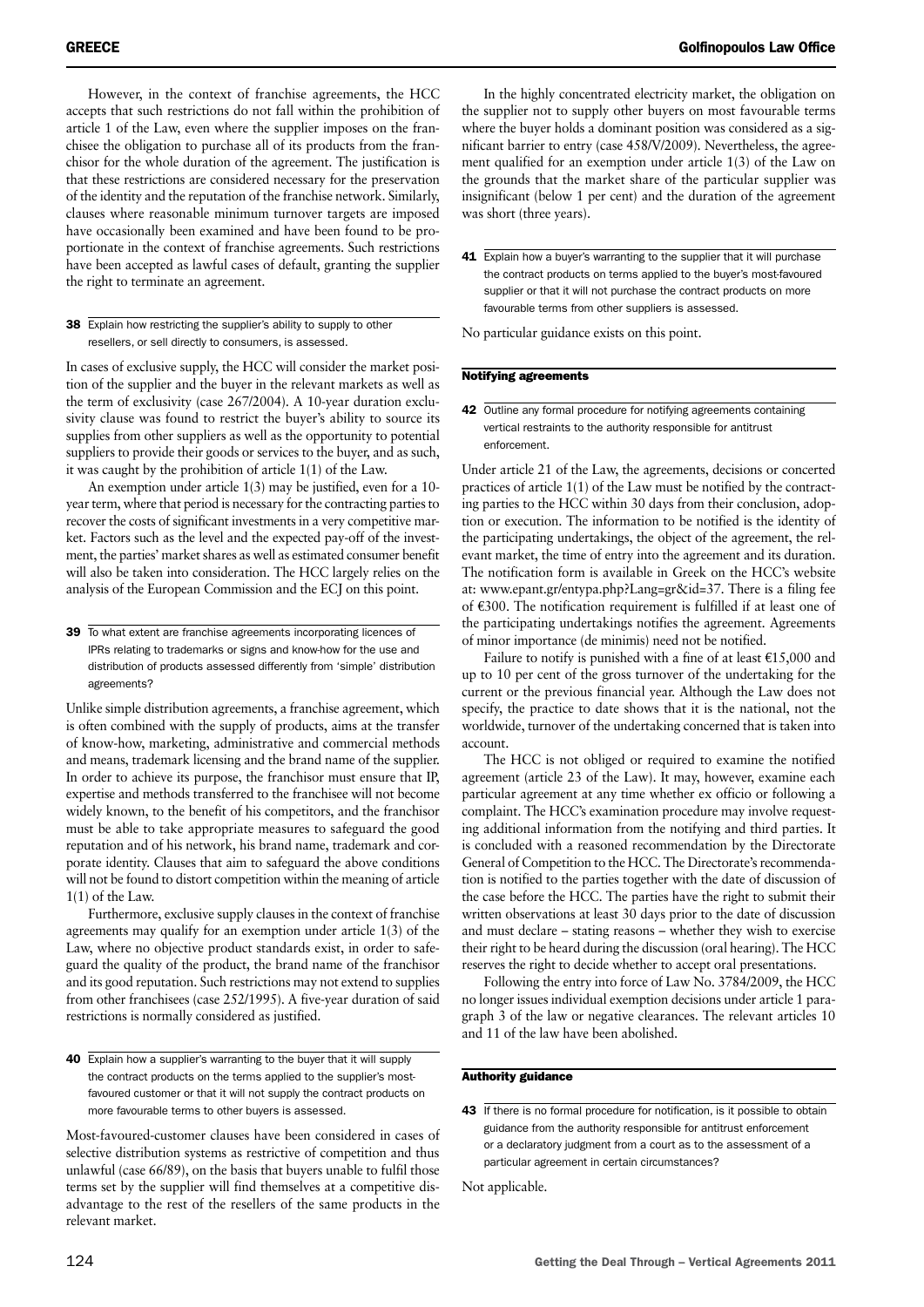#### Update and trends

A draft proposal for a new law, which will replace the existing Law No. 703/1997, was published in December 2010. A good number of the provisions currently in force are to remain unchanged, while some are rephrased to reproduce the equivalent provisions of EC Regulation 1/2003. The proposed changes include:

- the abolition of the obligation to notify agreements, decisions or concerted practices described in article 1 (1) of the Law (article 21 of the Law in force);
- an explicit reference that, when considering the application of article 1(3) of the Law, the HCC shall apply by analogy the relevant EU Block Exemption Regulations under article 101(3) TFEU, even where an agreement does not affect trade between member states;

#### Complaints procedure for private parties

44 Is there a procedure whereby private parties can complain to the authority responsible for antitrust enforcement about alleged unlawful vertical restraints?

Under article 24(1) of the Law, any natural or legal person has the right to file a complaint against an infringement of article 1(1) and (2) of the Law as well as of article 101 TFEU. The HCC is required to issue a decision within six months of the date the complaint was filed, with the possibility of a further extension of the above deadline by two months in exceptional cases where further investigation is necessary.

#### **Enforcement**

45 How frequently is antitrust law applied to vertical restraints by the authority responsible for antitrust enforcement? What are the main enforcement priorities regarding vertical restraints?

Vertical restraints cover a very small part of the HCC's workload, with just a few decisions issued each year.

46 What are the consequences of an infringement of antitrust law for the validity or enforceability of a contract containing prohibited vertical restraints?

The specific restrictions of the agreement are null and void. The validity of an agreement is not affected where the HCC considers the unlawful clauses to be independent of the rest of the contract. Under article 181 of the Greek Civil Code, the remaining clauses of the agreement are valid and enforceable if the parties would have entered into the agreement even without the clauses that were declared unlawful.

47 May the authority responsible for antitrust enforcement directly impose penalties or must it petition another entity? What sanctions and remedies can the authorities impose? What notable sanctions or remedies have been imposed? Can any trends be identified in this regard?

The HCC itself has the power to impose penalties, fines and pecuniary sanctions that are provided for in the provisions of the Law. In finding of a breach of article 1 of the Law or article 101 TFEU, the HCC may by decision:

- order the undertakings to bring the infringement to an end and refrain from it in the future;
- impose behavioural or structural measures, which must be necessary and expedient for the termination of the infringement and proportionate to the type and gravity of the infringement;
- the proposal includes changes in the organisation of the Commission, such as the increase of the members of the Commission from nine to 12 and of the rapporteurs from four to five, and the creation of the position of vice president, appointed by the Ministerial Council.
- address recommendations to the undertakings concerned and threaten with a fine, pecuniary sanction or both, in case of continuation or repetition of an infringement;
- consider that a fine or pecuniary sanction has been forfeited, when by decision it finds the continuation or repetition of an infringement; and
- impose a fine on the infringing undertakings.

If, during an investigation the HCC considers that a violation of article 1 is likely to exist, it may also accept commitments from the undertakings concerned to end the suspected violation, making those commitments binding for them, even if only for a short period of time.

The fine for a violation of article 1 of the Law may reach 15 per cent of the gross turnover of the undertaking for the year during which the violation ceased. If the violation continues until the time of the decision, it is the gross turnover for the current or the previous financial year that is taken into account. The Law does not clarify whether it is the national or the worldwide turnover that will be taken into account; however, to date the fines imposed have been calculated on the basis of national turnover. A pecuniary sanction of  $£10,000$ per day may be imposed in cases of delay to comply with a decision, according to its provisions. A notice on the calculation of fines is available at www.epant.gr/img/x2/categories/ctg250\_3\_1193315361.pdf.

The HCC may also impose a fine of up to 10 per cent of the gross turnover of an undertaking for the current or the previous year when the violation occurred, in cases of non-compliance with a previous decision.

The HCC may also order interim measures ex officio or following a request from the minister of development, in cases where a violation of article 1 of the Law or article 101 TFEU is likely, and there is an urgent case to avert imminent risk of irreparable damage to the public interest. A fine of  $\epsilon$ 5,000 per day may be imposed in cases of non-compliance with such a decision.

In one of its most publicised cases on vertical agreements, the HCC imposed (December 2007) total fines of  $\epsilon$ 28.5 million on supermarkets and dairy processors for resale price maintenance and passive sales restrictions. However, no particular trend can be established regarding the HCC's fining policy, considering the very few fining decisions on vertical restraints cases that the HCC has adopted to date. In those cases, the level of fines ranged up to 2 per cent of the national turnover of the undertaking concerned.

It should also be noted that the Law provides for criminal sanctions. Those who, whether individually or as representatives of legal entities, violate article 1 of the Law or article 101 TFEU face imprisonment of at least six months and a fine ranging from  $\epsilon$ 15,000 to  $E150,000$ . There is also a sentence of at least six months' imprisonment for those who obstruct an investigation, refuse to supply information or supply false information, and a fine for the same offences which ranges from  $£10,000$  to  $£50,000$ .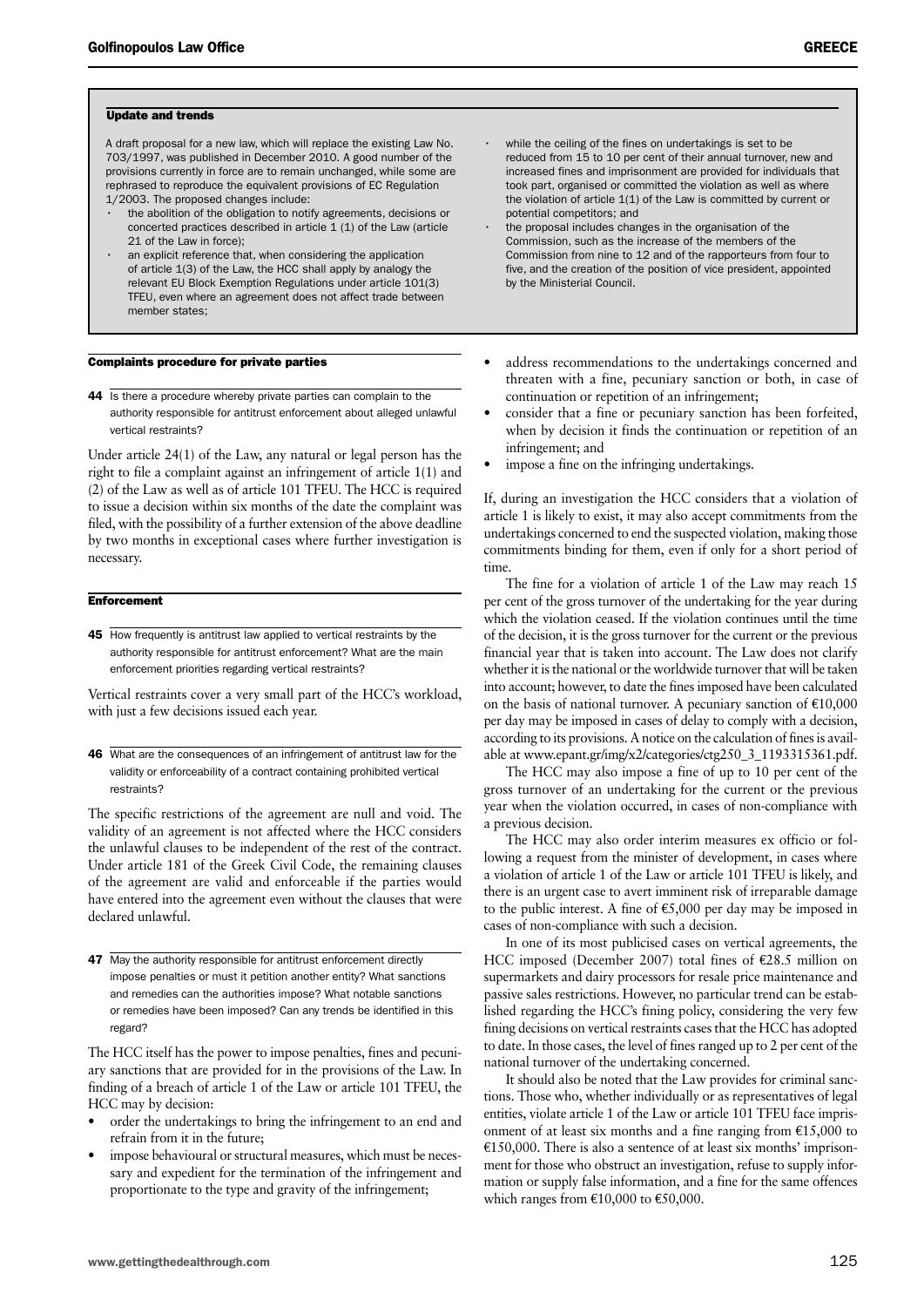#### Investigative powers of the authority

48 What investigative powers does the authority responsible for antitrust enforcement have when enforcing the prohibition of vertical restraints?

The HCC may conduct investigations on its own initiative following a complaint or following a request by the minister of development.

Acting within its investigative powers, the president of the HCC or a HCC official duly authorised by him may request information in writing from any person, undertaking or public authority. Failure by a natural person or an undertaking to fully comply with such an information request within the time limit set by the HCC may incur a fine of at least  $\text{\textsterling}15,000$  and up to 1 per cent of the national turnover of the undertaking that failed to provide the information.

Furthermore, in order to investigate a possible breach of article 1(1) and (2), HCC officials, entrusted with the powers of tax inspectors, have the authority to:

- inspect and receive copies or extracts of any kind of books, information, communications and documents of the undertakings concerned, even if they are in possession of their directors or any other personnel, regardless of their physical or electronic form or place of storage;
- conduct investigations at the offices and other premises and means of transportation of the undertakings concerned;
- secure any business premises, books or documents during the investigation;
- conduct searches at the private homes of managers, directors, administrators and, in general, persons entrusted with the management of a business, provided there is reasonable suspicion that books or other documents which belong to the undertaking concerned and are relevant to the investigation are kept there; and
- take sworn or unsworn testimonies, ask for explanations and record the relevant answers.

Obstructing the HCC's investigation or refusing to present the requested documents and information and provide copies incurs a fine of between  $\text{£}15,000$  and  $\text{£}100,000$ . It is not uncommon that the HCC asks for the public prosecutor to be present during investigations.

#### Private enforcement

49 To what extent is private enforcement possible? Can non-parties to agreements containing vertical restraints obtain declaratory judgments or injunctions and bring damages claims? Can the parties to agreements themselves bring damages claims? What remedies are available? How long should a company expect a private enforcement action to take?

The legal basis for bringing an action for damages in Greece is article 914 of the Civil Code establishing tort liability, under which anyone can claim damages provided the following conditions are met:

- unlawful act;
- fault (intent or negligence);
- damage; and
- causal link between the unlawful act and the damage.

The civil courts have jurisdiction to hear such actions and may adjudicate compensation and reasonable pecuniary satisfaction in case of moral damage (article 932 of the Civil Code). Compensation may be awarded in the form of pecuniary damages or in natural restitution, depending on the specific circumstances of the case (article 297 of the Civil Code).

It may take up to two or three years for a court ruling on a private enforcement action in the first instance. The successful party may recover the legal costs that were necessary for supporting their action and minimum legal fees, according to the limits set by law.

#### Other issues

#### **50** Is there any unique point relating to the assessment of vertical restraints in your jurisdiction that is not covered above?

Article 18a of Law No. 146/1914 on unfair competition prohibits abusive behaviour towards economically dependent undertakings in vertical relationships, irrespective of the existence of a dominant position. For this reason, it is often referred to as part of the vertical agreements legal framework. Said prohibition has been moved from Law No. 703/77 to Law No. 146/1914.

### $GOLFINOPOLLOS\n\n<sup>L</sup>\n\n<sup>M</sup>\n\n<sup>O</sup>\n\n<sup>F</sup>\n\n<sup>F</sup>\n\n<sup>C</sup>\n\n<sup>E</sup>\n$ </u>

#### Christos Golfinopoulos christos@golfinopoulos.com

Pantanassis 64 Tel: +30 2610 272628 26221 Patras Fax: +30 2610 272553 Greece www.golfinopoulos.com